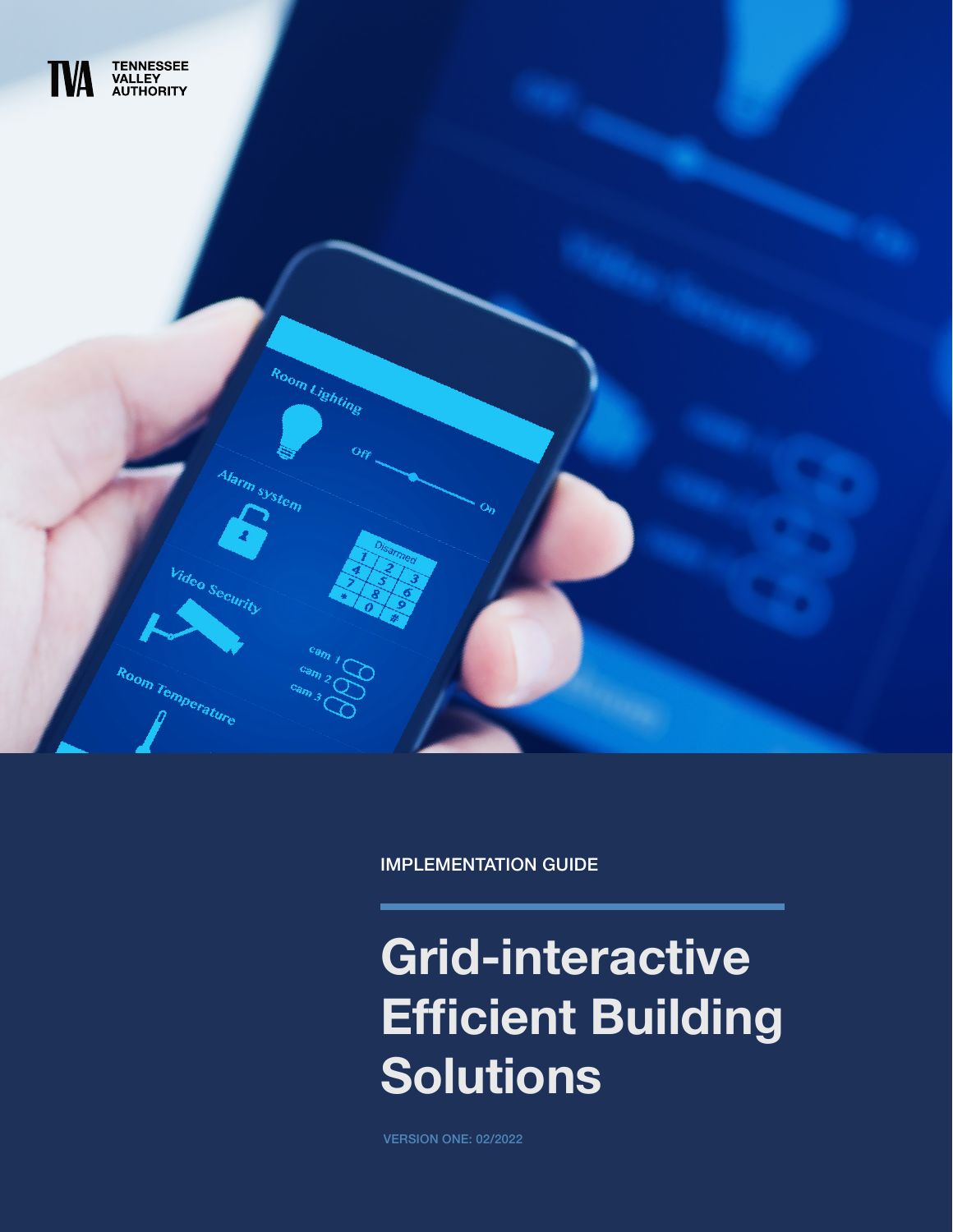

#### Acknowledgments

This booklet, created by the Tennessee Valley Authority (TVA), is an informational compilation of existing concepts, examples, resources and considerations, gathered to provide a digestible reference resource for Valley communities and local power companies (LPCs) as they explore implementation of connected community solutions. This booklet is not meant to prescribe the details of how an individual community should implement a specific solution.

| Identify Key Stakeholders  |  |
|----------------------------|--|
| Confirm the Community Need |  |

Grid-interactive Efficient Building Solutions support one of the Valley's identified focus areas: Energy and Environmental Justice. See the [Tennessee Valley Connected Communities Roadmap](https://indd.adobe.com/view/58cc4ef8-0dfb-40ab-89c5-612fccec1f90) for more information.

### [Introduction](#page-2-0)

| Grid-interactive Efficient Buildings (GE |
|------------------------------------------|
| Implementation Framework and Key Q       |
| Potential Impacts                        |

| Grid-interactive Efficient Buildings (GEBs) |  |
|---------------------------------------------|--|
| Implementation Framework and Key Questions  |  |
| Potential Impacts                           |  |

### [Engage Stakeholders](#page-5-0)

| <b>Identify Key Stakeholders</b> |  |
|----------------------------------|--|
| Confirm the Community Need       |  |

### [Explore Solutions](#page-7-0)

| <b>Select Solutions</b> |
|-------------------------|
| Identify Ownership      |
| Secure Funding          |
| Mitigate Risks          |

| Select Solutions   |  |
|--------------------|--|
| Identify Ownership |  |
| Secure Funding     |  |
| Mitigate Risks     |  |
|                    |  |

### [Deploy and Operate](#page-11-0)

| Deploy a Solution |
|-------------------|
| Launch Operations |

### **[Resources](#page-13-0)**

| Introduction        |
|---------------------|
| Engage Stakeholders |
| Explore Solutions   |
| Deploy and Operate  |

| Deploy a Solution |  |
|-------------------|--|
| Launch Operations |  |

| Introduction                                                                                                                                                                                                                   | 26 |
|--------------------------------------------------------------------------------------------------------------------------------------------------------------------------------------------------------------------------------|----|
| Engage Stakeholders [1982] [1983] [1983] [1984] [1984] [1984] [1984] [1984] [1984] [1984] [1984] [1984] [1984] [1984] [1984] [1984] [1984] [1984] [1984] [1984] [1984] [1984] [1984] [1984] [1984] [1984] [1984] [1984] [1984] | 28 |
| Explore Solutions                                                                                                                                                                                                              | 29 |
| Deploy and Operate                                                                                                                                                                                                             |    |

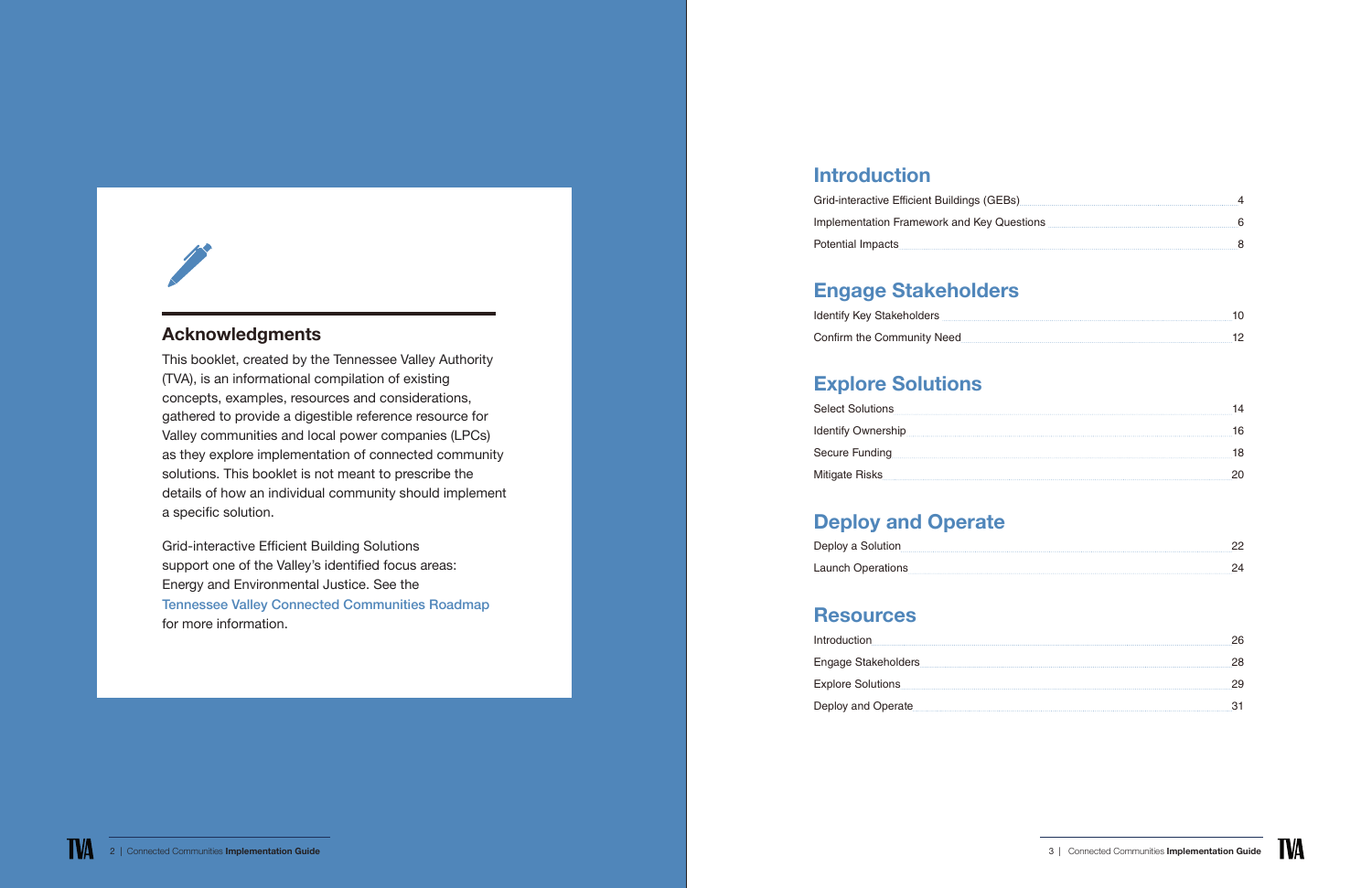#### RESIDENTIAL EXAMPLE

#### COMMERCIAL EXAMPLE





# <span id="page-2-0"></span>Introduction Introduction Introduction Introduction Introduction Introduction Introduction Introductions [Deployment](#page-11-0) [Resources](#page-13-0)





GEBs make smart devices smarter.

## Grid-interactive Efficient Buildings (GEBs)

By connecting smart, flexible building technologies (heating, ventilation and air conditioning [HVAC], lighting, electric vehicle [EV] charging, onsite solar, battery storage, etc.) to each other and to information about occupant preferences and electrical grid needs, your smart home system or building-to-grid software can do even more.

For example, when a GEB system receives a signal about a strain on the power grid (peak demand hours or a demand response event), your smart meter or Building Automation System (BAS) can coordinate and optimize your building's technologies for greater energy efficiency. This might allow your smart thermostat to shift up or down a few degrees, to your predetermined comfort level, allowing for a reduction in energy use, that still meets your comfort level. This enhances the resilience and adaptability of our power grid, while maintaining your needs and preferences, and potentially saving you money in the process.

With this combination of technology, information sharing and connectedness, GEBs are a prime example of a connected community solution in the energy space.

**f** For more information, [see additional resources.](#page-13-1)

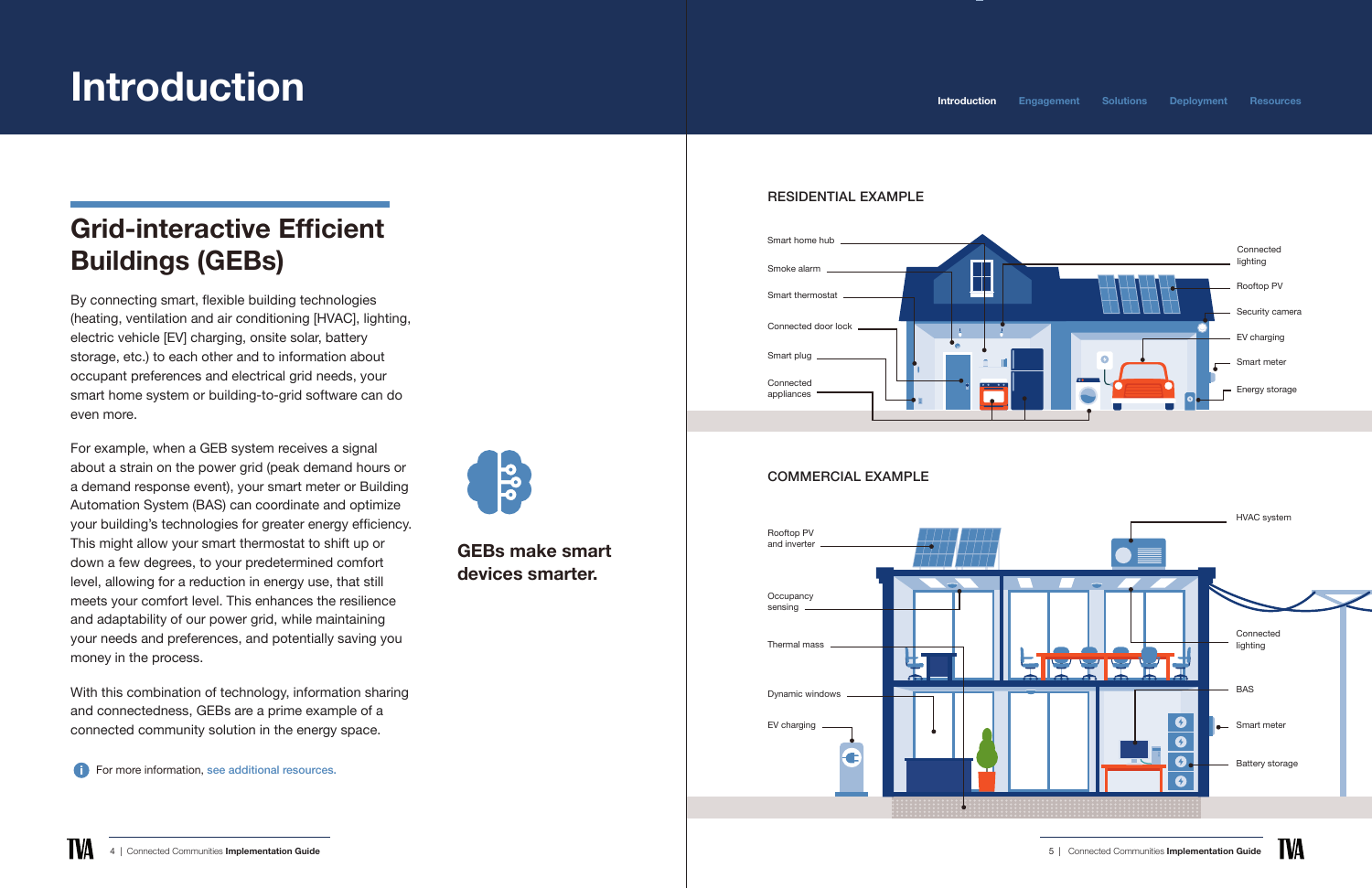### Implementation Framework and Key Questions

The implementation framework below and reviewed in the [Connected](https://tva-azr-eastus-cdn-ep-tvawcm-prd.azureedge.net/cdn-tvawcma/docs/default-source/energy/technology-innovation/connected-communities/connected-communities-guidebookee283bca-a07b-47f5-845d-6c957810f26e.pdf?sfvrsn=d1cce9d9_3)  [Communities Guidebook](https://tva-azr-eastus-cdn-ep-tvawcm-prd.azureedge.net/cdn-tvawcma/docs/default-source/energy/technology-innovation/connected-communities/connected-communities-guidebookee283bca-a07b-47f5-845d-6c957810f26e.pdf?sfvrsn=d1cce9d9_3) outlines the process and key questions to be used to approach the adoption of energy technology solutions.





# <span id="page-3-0"></span>Introduction

#### While this guide focuses on GEBs, this implementation framework can be similarly applied for any solution your community is exploring.

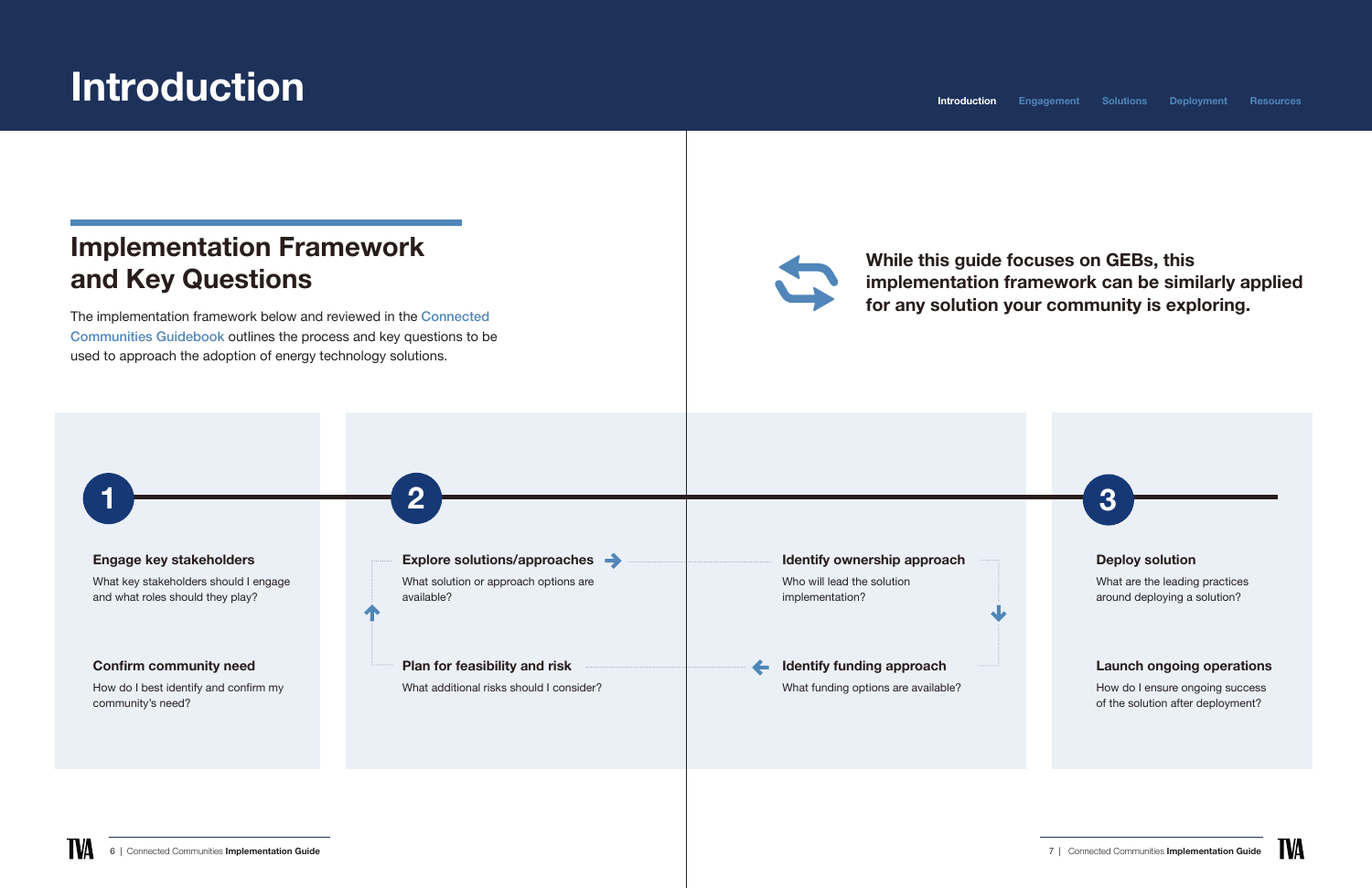# <span id="page-4-0"></span>Introduction

BUILDINGS IN THE UNITED STATES ACCOUNT FOR

300% [by 2030 relative](https://gebroadmap.lbl.gov/A%20National%20Roadmap%20for%20GEBs%20-%20Final.pdf)  [to 2020 levels.](https://gebroadmap.lbl.gov/A%20National%20Roadmap%20for%20GEBs%20-%20Final.pdf)<sup>2</sup>

75% of total electricity use [and 80% of peak](https://www.energy.gov/sites/default/files/2019/04/f62/bto-geb-factsheet-41119.pdf) [power demand.](https://www.energy.gov/sites/default/files/2019/04/f62/bto-geb-factsheet-41119.pdf)<sup>1</sup>

The DOE has a goal to reduce this by

## Potential Impacts

### Individual Benefits

Optimization of building technologies creates energy and cost savings. Smart HVAC and lighting enable greater occupant comfort from lower effort than traditional systems. In commercial buildings, GEBs can increase operational efficiency by quickly giving facility managers information greater control over systems. With increased operational efficiency and decreased electricity costs, GEBs can provide significant value to building owners.

Like other distributed energy solutions, utilizing GEBs to advance and maximize community benefit [requires broad](https://www.nrel.gov/docs/fy20osti/75528.pdf)  [promotion and adoption of GEBs within a neighborhood](https://www.nrel.gov/docs/fy20osti/75528.pdf)  [or community.](https://www.nrel.gov/docs/fy20osti/75528.pdf)<sup>3</sup>



### Community Benefits

By actively managing electricity use in coordination with grid needs, GEBs can alleviate reliability issues created by distributed energy resource (DER) adoption and peak demand. Power system benefits include avoided generation capacity costs, reduced energy costs (fuel, variable operations and maintenance and line losses), ancillary services (i.e., fast-response services to keep the grid balanced in real-time), avoided transmission capacity costs and avoided CO2 emissions. GEBs can also be orchestrated as a group instead of individual buildings, expanding connectivity and information to potentially compound benefits.

### Georgia Power partnered with PulteGroup and US DOE to create Atlanta's Smart Neighborhood.

Each townhome has solar panels on the roof, in-home battery storage, optimal insulation, latest heating and cooling systems, LED lights, chargers for electric cars and smart home system features.

Georgia Power is working with Southern Company Research and Development, Oak Ridge National Laboratory and EPRI to analyze and optimize energy saving solutions to improve home energy usage and energy technology integration with grid.

The GEBs allow for flexibility in load they provide as well as benefiting the overall grid.

[Learn more >](https://info.ornl.gov/sites/publications/Files/Pub161222.pdf) 

**[Introduction](#page-2-0)** [Engagement](#page-5-0) [Solutions](#page-7-0) [Deployment](#page-11-0) [Resources](#page-13-0)

### 46

newly built connected smart townhomes.



less energy than similar new construction.



reduction in their collective demand on the warmest days.



#### CASE STUDY

#### GEBs can address individual and community-level problems, and support sustainability and reliability while reducing the need for costly electricity infrastructure.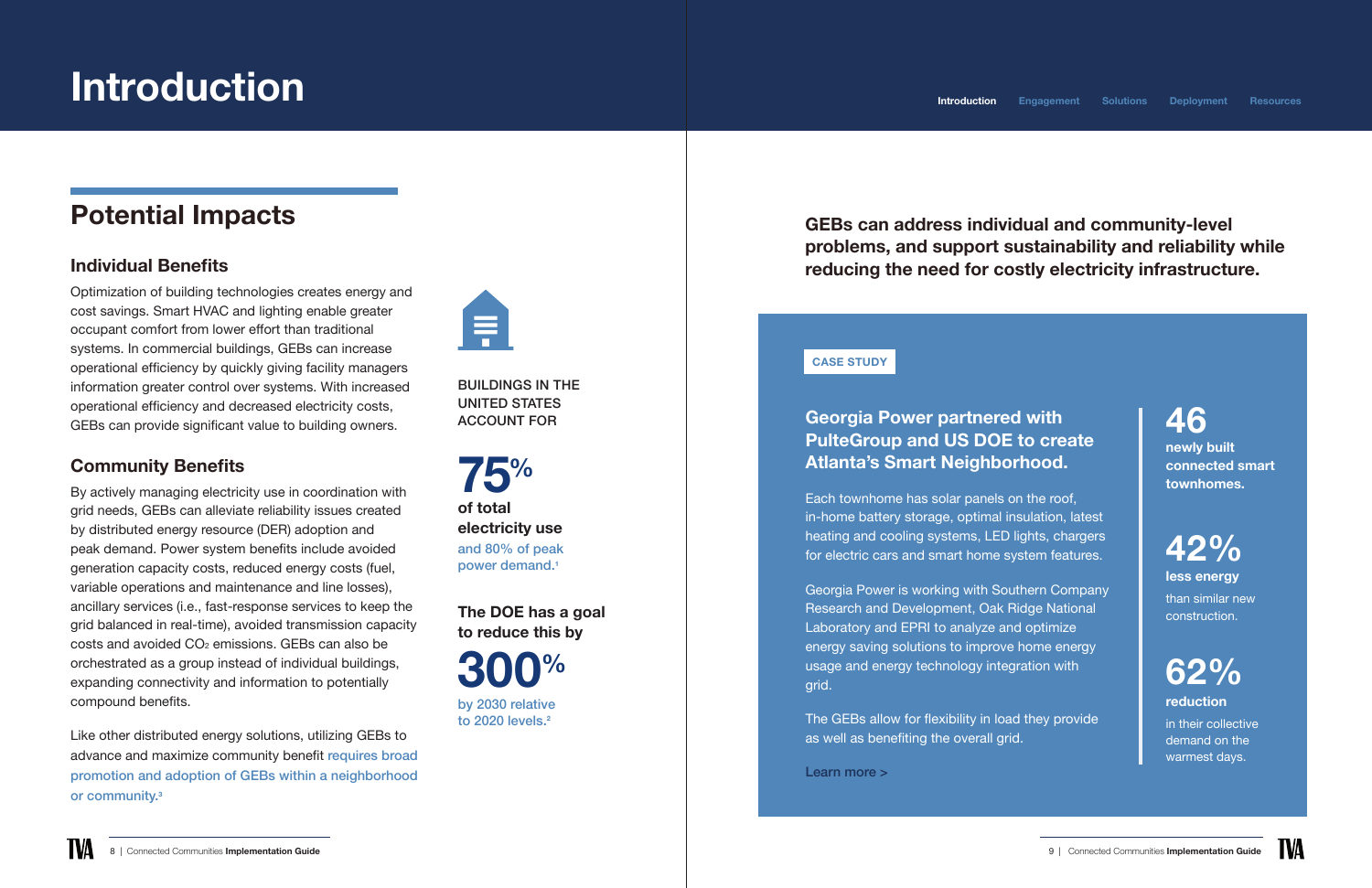# <span id="page-5-0"></span>Engage Stakeholders

## Identify Key Stakeholders

Identifying and engaging a variety of relevant stakeholders is a critical component to implementing a connected community project.



#### Stakeholders Roles

The chart on the right identifies potential stakeholders and their roles for exploring and implementing GEBs. Stakeholder engagement will vary based on the project. Consider these key questions in your stakeholder selection:

- What are their building energy interests/needs?
- How would they benefit from adoption of building energy technologies?
- How could they contribute to implementing a pilot or program?
- How does this project align with their priorities?

GEBs can be

implemented in: new or existing

buildings; urban

development; residential or

commercial

district planning;

and through

building codes and standards.

| <b>ADVOCATE</b> | <b>CUSTOMER</b> | <b>ADVISOR</b> | <b>DEPLOYER</b> |
|-----------------|-----------------|----------------|-----------------|
|                 | Ø               |                |                 |
|                 | Ø               |                |                 |
| $\bullet$       |                 |                | $\bullet$       |
| $\bullet$       |                 |                |                 |
| $\bullet$       |                 |                | Ø               |
|                 |                 |                | V               |
|                 |                 |                | V               |



Building portfolio owners, developers, facility managers, residents, businesses

> Local governments, congressional budget offices

Smart technology hardware manufacturers, software providers, system integrators

Architects, engineers, urban development planners, code officials

Local power companies

Universities or research institutes

**Installers** 

#### KEY STAKEHOLDERS AND THEIR POTENTIAL ROLES

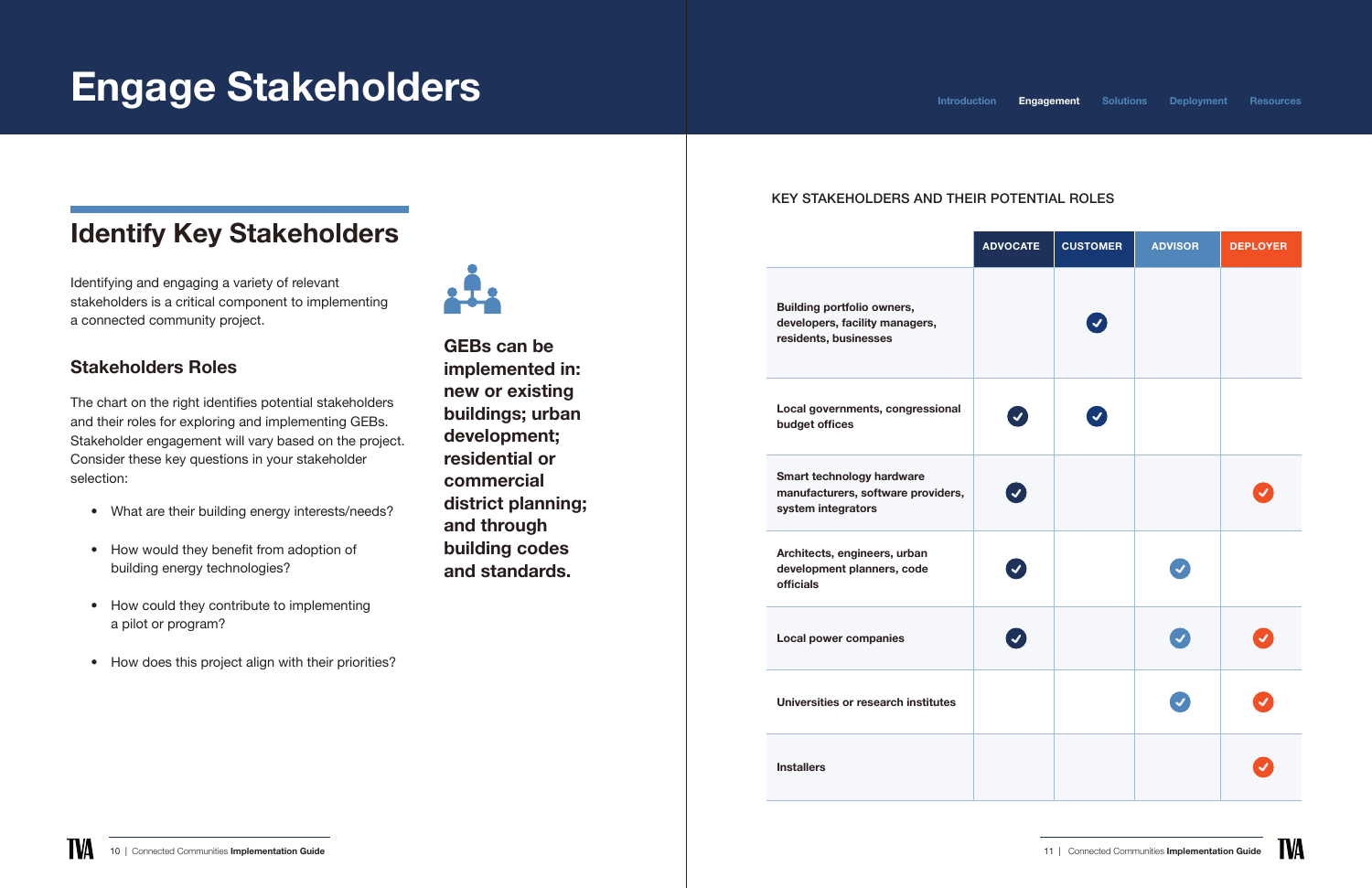# <span id="page-6-0"></span>Engage Stakeholders

## Confirm the Community Need

The energy needs of a community and the interest in building owners to pursue a solution that addresses the identified energy needs must be validated.

Community surveys educate key stakeholders and gauge interest in adoption of flexible technologies for energy savings, better user control of devices and DERs.

Surveys shed light on interests and needs from building owners, facility managers, etc. that can reap direct benefits for their operations and drive forward the community's adoption of solutions such as GEBs.

> 4 Where is peak demand nearing limits now or in the future?

#### KEY QUESTIONS TO ANSWER

Utilities can use data on current and forecasted peak demand to understand if, when and where further demand management may be needed.

Analyses and forecasts of grid capacity to meet demand and host DERs, conducted by or in partnership with a local power company will inform the locations and degree of need.

- Is there interest in smart devices or flexible assets for demand management?
- 2 Does need and opportunity exist to support equity using GFB<sub>s</sub>?

3 Where is demand growing?

Utilities can assess current and forecasted capacity to add DERs at various points on the grid.

Between development planning and power companies, the value of GEBs in existing and future building stock can be assessed.

#### Supporting Equity with GEBs





In Vermont, those living in traditional mobile and manufactured homes spend 66% more of their income on energy than owners of stick-built homes. To create more affordable, healthier housing, Efficiency Vermont launched their [Zero Energy](https://www.efficiencyvermont.com/services/income-based-assistance/mobile-home-replacement) [Modular](https://www.efficiencyvermont.com/services/income-based-assistance/mobile-home-replacement) home program. Vermont residents can take advantage of income-based incentives and low-interest 30-year financing for a modular home built for energy efficiency, durability and net zero energy costs thanks to rooftop solar. [Read more](https://www.efficiencyvermont.com/news-blog/news/first-zero-energy-modular-home-in-burlington-delivered-to-north-ave-community) >

#### CASE STUDY

#### Community Surveys

#### Demand Forecasting

#### Development Planning and Building Stock Assessment

#### Hosting Capacity Analysis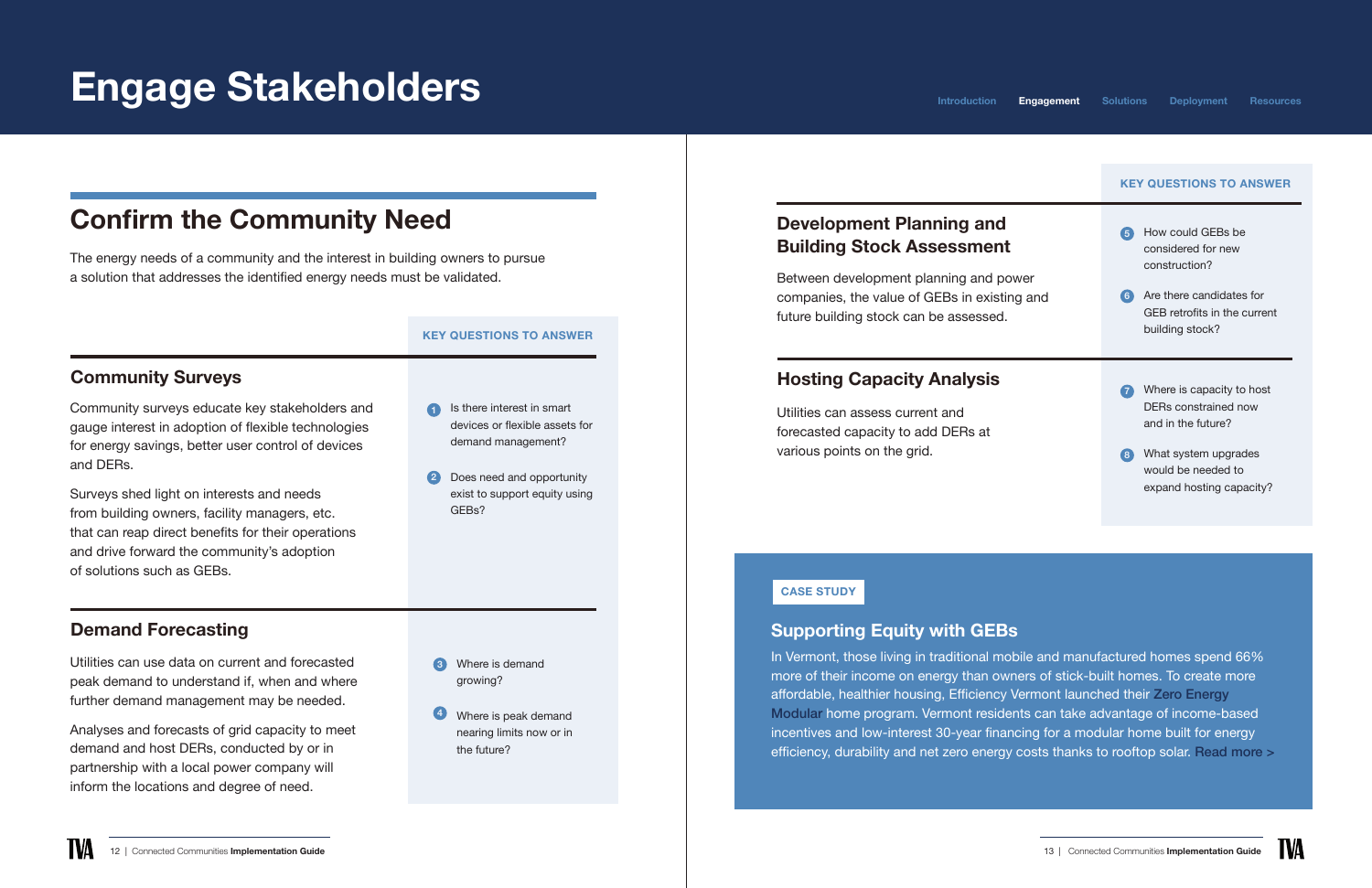### <span id="page-7-0"></span>Select Solutions

Communities should explore solutions and select the promotion of GEBs in a way that best fits your needs and abilities.

**For more information, [see additional resources.](#page-13-1)** 



#### SOLUTION OPTION

#### Pilot Program

Targeted GEB deployments to learn about feasibility and impact.

#### EXAMPLES

- Smart Neighborhood Project *Birmingham, AL*
- Zero Energy School Building: Discover Elementary *Arlington, VA*

#### **STAKEHOLDERS**

- Funding providers
- Research institutions
- Local power companies
- Smart technology providers
- Participating building owners

# **EIS**

#### SOLUTION OPTION

#### Incentives and Technical Support

Providing incentives/technical guidance to support the deployment of GEB projects.

#### EXAMPLES

- Program owners *i.e.*, Nonprofit, government
- School systems or colleges
- Local power companies
- Building owners



- Duke's Solar Choice net meter smart thermostat incentive
- Green Mountain Power Bring Your Own Device Program

#### **STAKEHOLDERS**

- Organizations providing incentive (often the local power company or local government)
- Technology providers
- Participating building owners

## m **TO**



### With sufficient adoption from individual buildings, building energy solutions such as GEBs can benefit the broader community.



#### SOLUTION OPTION

#### Educational Campaign

Run programs to educate about energy management.

#### EXAMPLES

- EnergyWise Schools South Carolina
- National Energy Education Development

#### STAKEHOLDERS

#### SOLUTION OPTION

### Updated Building Codes or New Stretch Codes

State/Government decision that propels GEBs.

#### EXAMPLES

• Washington and Oregon require a standard demand response (DR) interface in electric water heaters. *See "[Additional Resources](#page-13-0)" [for more information.](#page-13-0)*

#### STAKEHOLDERS

- Local power companies
- State and local government agencies
- Impacted technology providers, engineers, architects
- Building owners

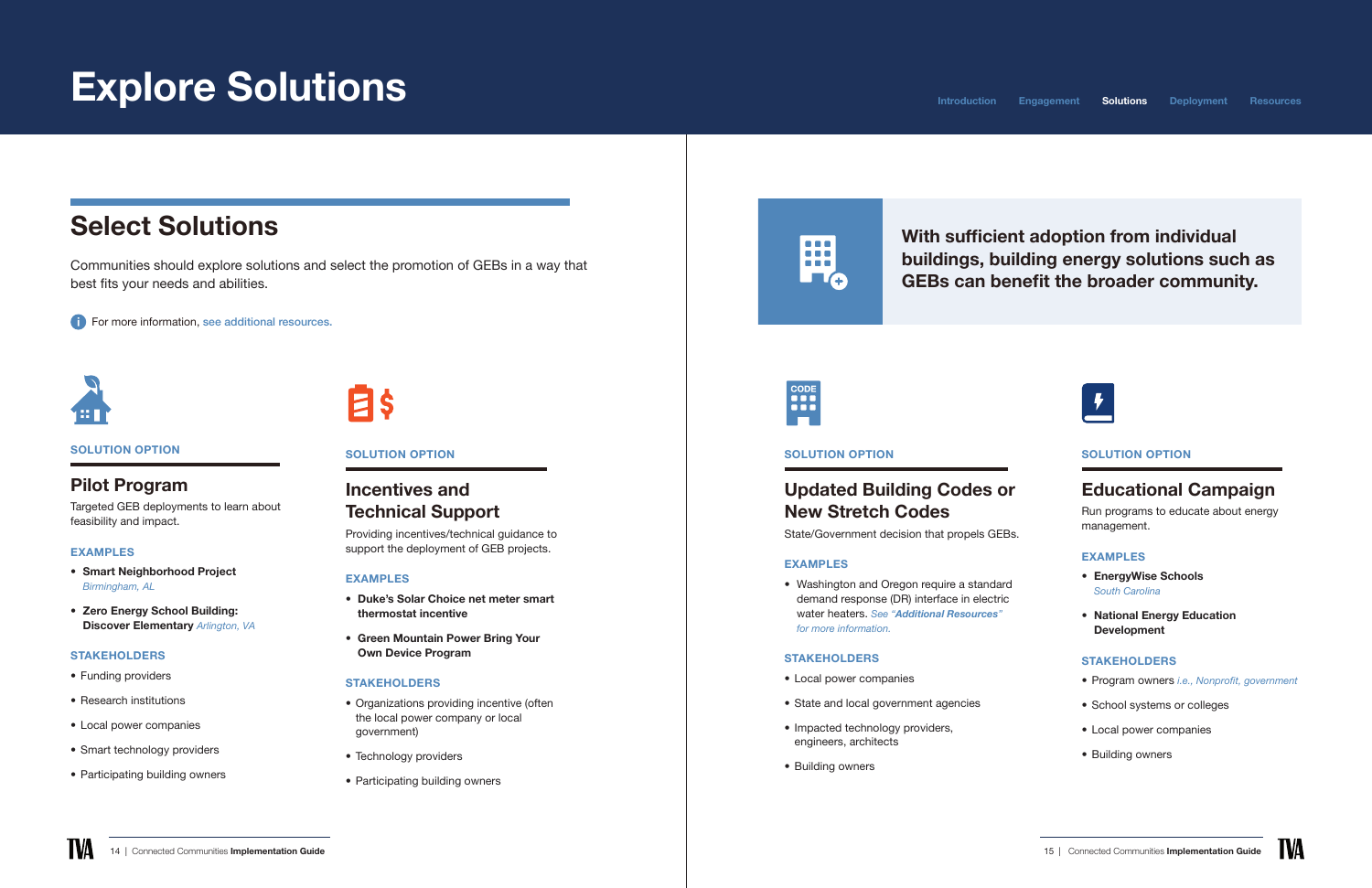## <span id="page-8-0"></span>Identify Ownership

#### The way a community promotes and leads adoption of GEBs is dependent on the roles of your stakeholders.

Pursuing a GEB is a building owner's decision that requires a compelling business case and depends on their education on the topic, any financial/technical support provided and requirements such as building codes/standards.

#### SOLUTION OWNER

#### Local Power Company

#### University or Research **Institution**

If promoted through incentives, installation support or an educational campaign, like traditional energy efficiency (EE) programs, the solution could be led by the local power company with a technology partner as the solution provider.

#### PROS

• Full ownership allows flexibility with deployment

#### **CONS**

• Requires regulator-approved funding, likely requires business case

#### SOLUTION OWNER

Pilots may have a university or research institution partner and grant funding, though full-scale programs may need to be supported by a business case without one-time funding.

#### PROS

• Cost-sharing

#### **CONS**

• Locked into a specific technology provider

#### A Community Effort

[Colorado's Basalt Neighborhood4](https://www.swenergy.org/colorado’s-basalt-vista-neighborhood-“a-net-zero-affordable-housing-community”-1) was struggling to acquire and retain their teachers because wages were low and housing costs for the area were high. In order to make housing more affordable, they developed a plan to develop Basalt Vista as an electric, net-zero, affordable housing community and make it a template for others to follow.

Roaring Fork Valley, Habitat for Humanity, and the Community Office for Resource Efficiency worked with the community to fill funding gaps. The school district donated land (\$3.3M), Pitkin County donated the road and utilities (\$3M), Holy Cross Energy, the utility, provided the technology for the first four homes, and Community Office for Resource Efficiency contributed \$107,500 among other contributions.

[Read more >](https://www.swenergy.org/colorado’s-basalt-vista-neighborhood-“a-net-zero-affordable-housing-community”-1)



#### CASE STUDY

#### SOLUTION OWNER

#### Building Owner or Developer

GEB adoption could also be spurred by a local building owner/developer that pursues GEBs, providing a case study for others to learn from and model.

#### PROS

- Provides a case study of an independently successful project
- Drives awareness of GEBs

#### **CONS**

• Requires proactive early mover

#### SOLUTION OWNER

#### Local Government

Incentives, installation support or educational campaigns could be led by the local government, with a technology partner as the solution provider.

#### PROS

• Can implement building codes to support adoption, though process is typically slow

#### **CONS**

• Limited budget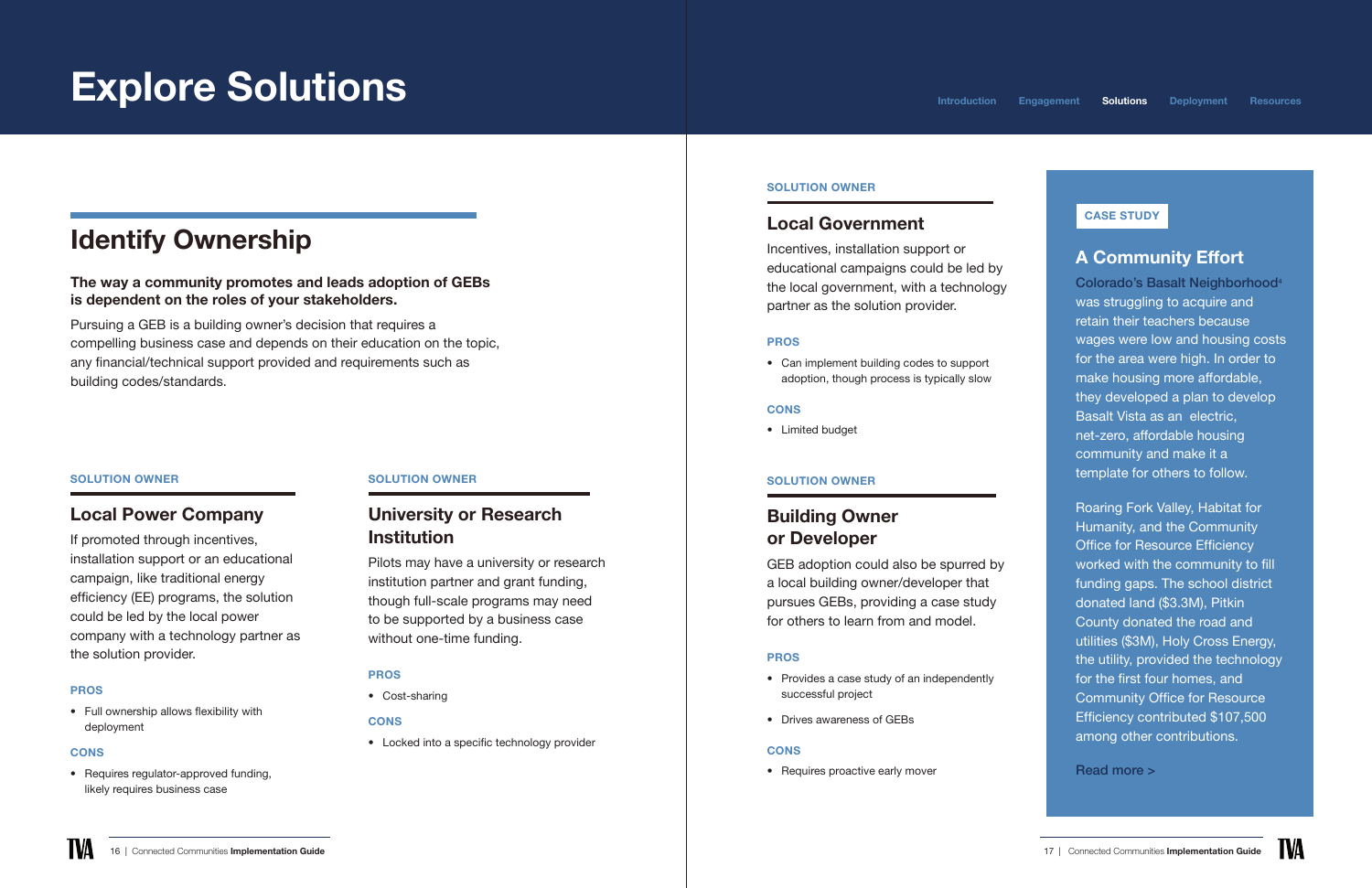## <span id="page-9-0"></span>Secure Funding

Consider your funding approach to determine the size and scale of your GEBs strategy.

#### State or Federal Funding

State or federal funding support for GEBs is limited, though in the future funding for energy efficiency or demand flexibility may be able to support GEB adoption.

#### Research, Technology or Commercial Partnership

Currently, communities are more likely to obtain funding through a partnership model with research institutes, technology providers and/or commercial spaces looking to explore building solutions for a pilot model.

#### Third-Party Options

Third-party financing (e.g., Pathway Lending Energy Efficiency Loan Program, TN's Energy Efficient Schools Initiative, Commercial Property Assessed Clean Energy and Resilience financing, guaranteed energy savings performance contracting) may also be available.

#### Create a Business Case

Broader adoption likely requires a building code requirement and/or a business case that is attractive to the building owners, developers or facility managers who make the upfront investment in technology. This business case could be bolstered by incentives and/or technical support from a local power company or local government, through regulator-approved funding or the government's funds, respectively.

For more information, [see additional resources.](#page-13-1)

#### KEY COSTS

- Heating and cooling systems
- Smart control technologies
- Smart appliances
- Grid-interactive electric water heaters
- Smart thermostats
- Smart LED lighting
- Rooftop solar panels
- Battery storage
- Electric vehicle chargers

### Building the Case for an Individual GEB

In a review for the General Services Administration, Rocky Mountain Institute found that a GEB strategy should prioritize:

- Investment in fully controllable systems such as fully controllable lighting fixtures
- Staging of large building loads such as electric heating, air handling unit (AHU) fan motors and plug loads
- Year-round demand management, including smoothing out peak electricity loads (though a process known as "peak shaving") instead of demand response
- Battery storage and solar photovoltaic (PV) panels
- Occupant comfort and building operations
- Interoperable, intelligent building controls





#### KEY BENEFITS

- Increased operational efficiency
- Better returns from energy efficiency investments than without centralized optimization
- Reduced electricity bills
- Increased choice and flexibility of how electricity is consumed
- Increased comfort for occupants
- Greater resilience

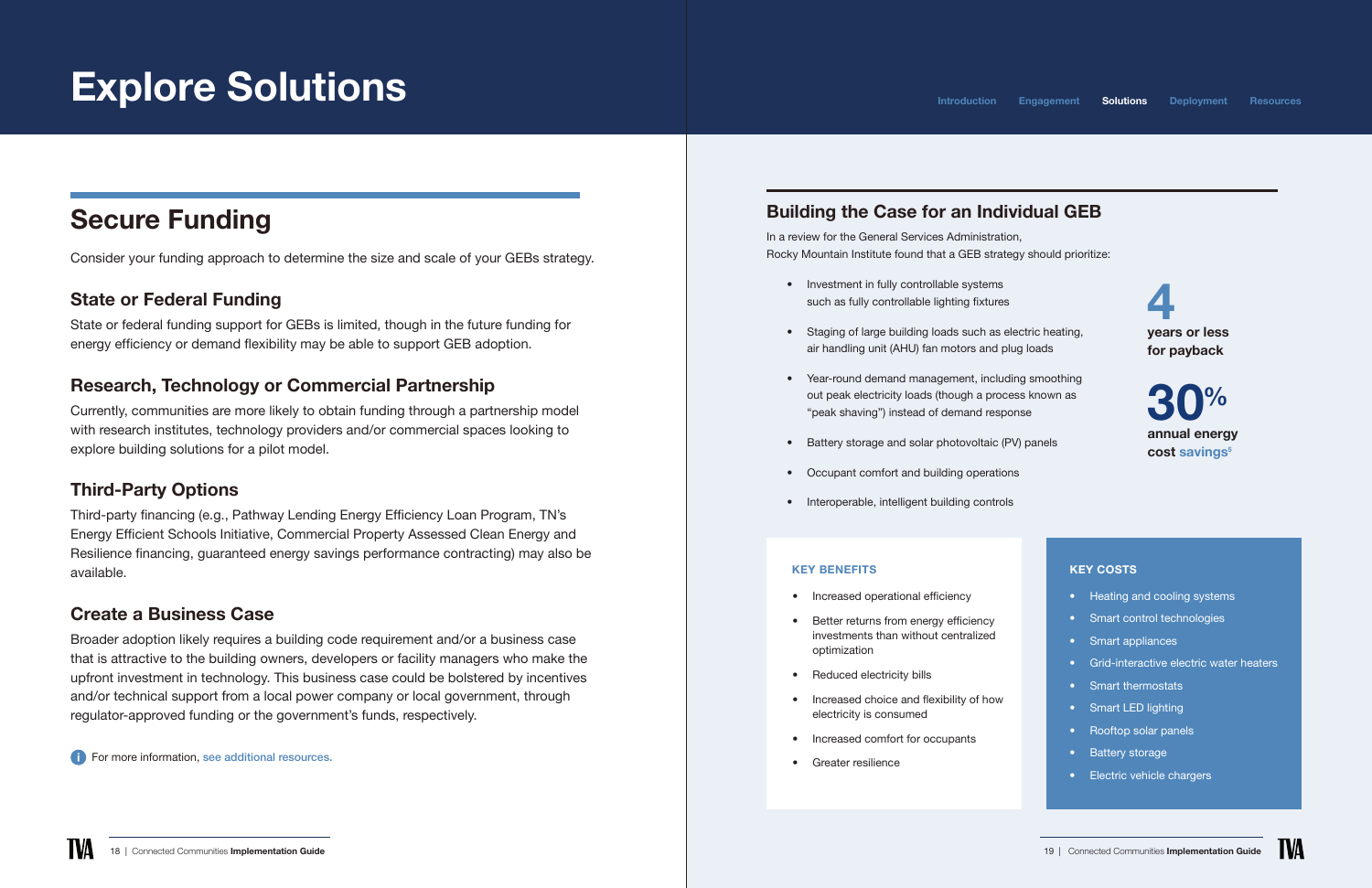### <span id="page-10-0"></span>Mitigate Risks

Communities should understand and plan for risks or constraints in deploying building technology solutions.

#### Upfront investment

Consumers may be wary of the upfront cost of technologies to enable demand flexibility.

#### Data privacy and cybersecurity concerns



Coordination of multiple devices to share data requires careful consideration of user data privacy and potential risk of malicious attacks on the devices. An IT management system can protect a GEB against cybersecurity attacks and vulnerabilities and provide data security.



#### End user adoption

Residential and commercial building owners may be hesitant to explore building technology solutions that seem complicated, or they may not use solutions to their full potential without proper training. Clear incentives and education about their benefits can help to attract interest and involvement.

#### Adoption Risks



#### Address existing building inefficiencies

- What is the likelihood of this risk impacting the project?
- If realized, what is the impact of this risk?

GEBs can reduce the energy required by a building, but this is also dependent on the efficiency of the buildings appliances *(e.g., HVAC system, water heater)* and properties of the building *(e.g., building envelope).*

#### Technology interoperability and advancement

Smart energy management devices often do not easily integrate between one another and a control platform, particularly in the residential space. One solution may be a connectivity and control device at the building's electrical panel that can act as a gateway for the building's devices. Technology is also evolving quickly; a system should be flexible to integrate new technologies later.

#### Sufficient installers and managers for large-scale deployment

Deploying advanced devices and controls for buildings at a largescale within a community requires enough installers in the area to meet demand. It also requires trained facilities staff to manage the building technology following deployment.



#### 20 | Connected Communities Implementation Guide **21 | Connected Communities Implementation Guide** 21 | Connected Communities Implementation Guide





#### Deployment Risks

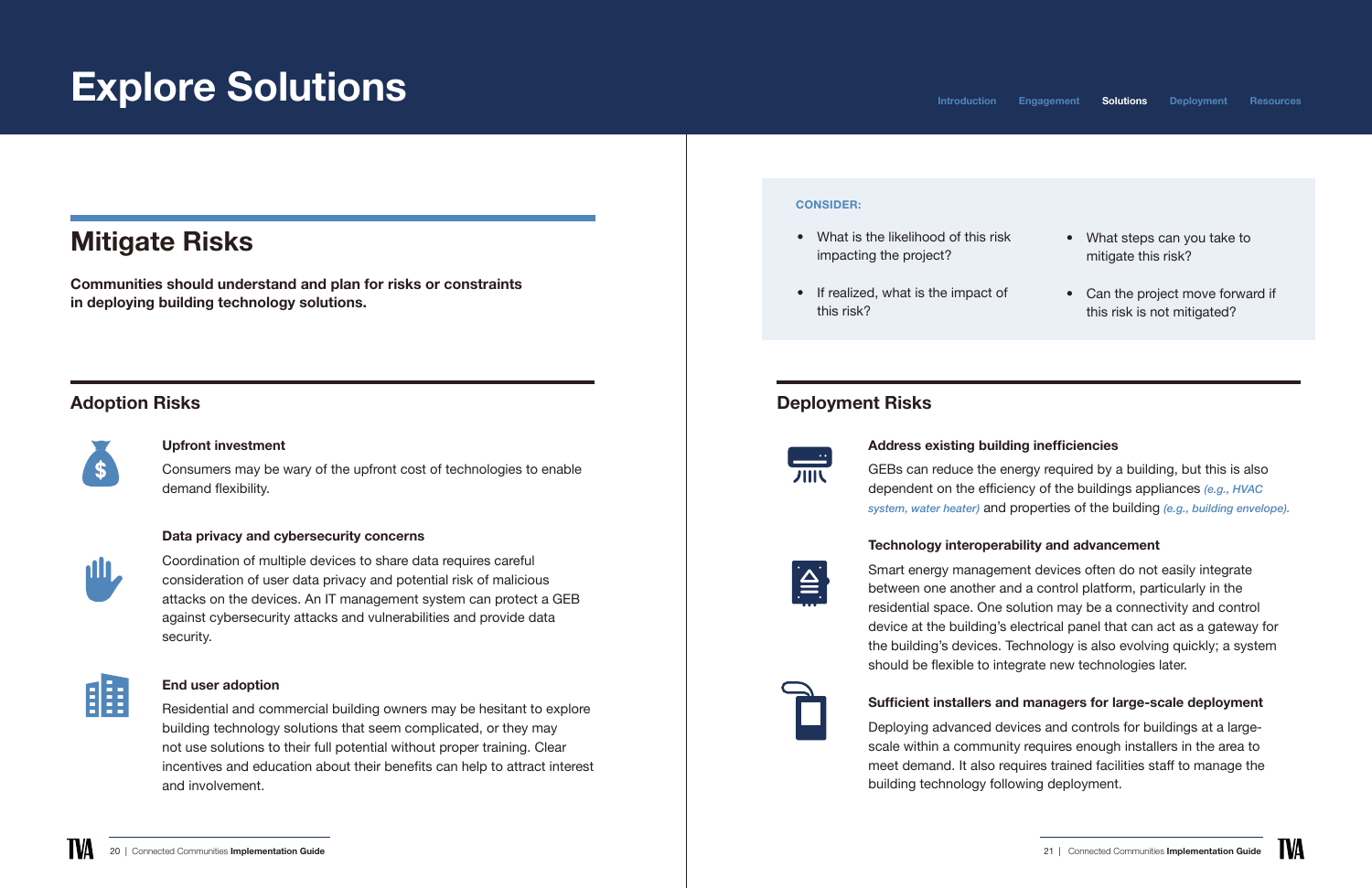# <span id="page-11-0"></span>Deploy and Operate

### Deploy a Solution

#### DEPLOYMENT LEADING PRACTICES:

#### Pilot Program

#### Inform community stakeholders

To encourage awareness of the pilot benefits, prioritize stakeholder communications and engagement from the beginning of the implementation process.

#### Ensuring the highest standards are maintained through construction

When piloting a new solution in the construction environment, it is critical that high standards are maintained across the entire project. An error or disruption at any point may discourage stakeholders from supporting the entire GEB solution.

#### Incentives and Technical Support

#### Inform community stakeholders

Ensure that stakeholders are aware of and have access to incentive opportunities.

#### Build relationships

Build relationships in the community to ensure the full incentive opportunity is utilized and success stories are shared. Word of mouth marketing, community news sources and trusted leaders can be effective ways to build awareness and support the effort.

#### Adopt a process for continual improvement

To drive program success, develop a process to determine how program incentives are utilized or could be better utilized by appropriate stakeholders.

#### Develop IT management

Provide building owners with information technology education and resources to prevent malfunctions and security breaches.



#### Update Building Codes or Introduce Stretch Codes

#### Inform community stakeholders

Ensure that members of the building community are aware of the updates and set up for success.

#### Leverage best practices from other jurisdictions

Across the country, jurisdictions are developing building codes to promote GEB development. Leverage and learn from great work that has already been implemented. See "Additional Resources" for more examples.

#### Proactively work to reduce barriers

Adopting or amending a building code is a public process. There will be stakeholders in your community that may not want to see these changes. Proactively talk to these stakeholders to understand perspectives and help eliminate barriers.

### Educational Campaign

#### Inform community stakeholders

Ensure that stakeholders are aware of educational opportunities and can take advantage of resources.

Identify the list of primary stakeholders to participate. Identify the population of stakeholders that you want to reach through this effort.

#### Assess effectiveness

Continually assess effectiveness of your outreach plan to reach the intended stakeholders.

#### Work with organizations and institutions

Work within the community to leverage existing communication channels. Work with trade organizations and institutions that train the future workforce.

#### [Introduction](#page-2-0) [Engagement](#page-5-0) [Solutions](#page-7-0) Deployment [Resources](#page-13-0)

#### Once a specific solution is identified, you can begin to focus on the specific stakeholders, funding resources and deployment needs for the project.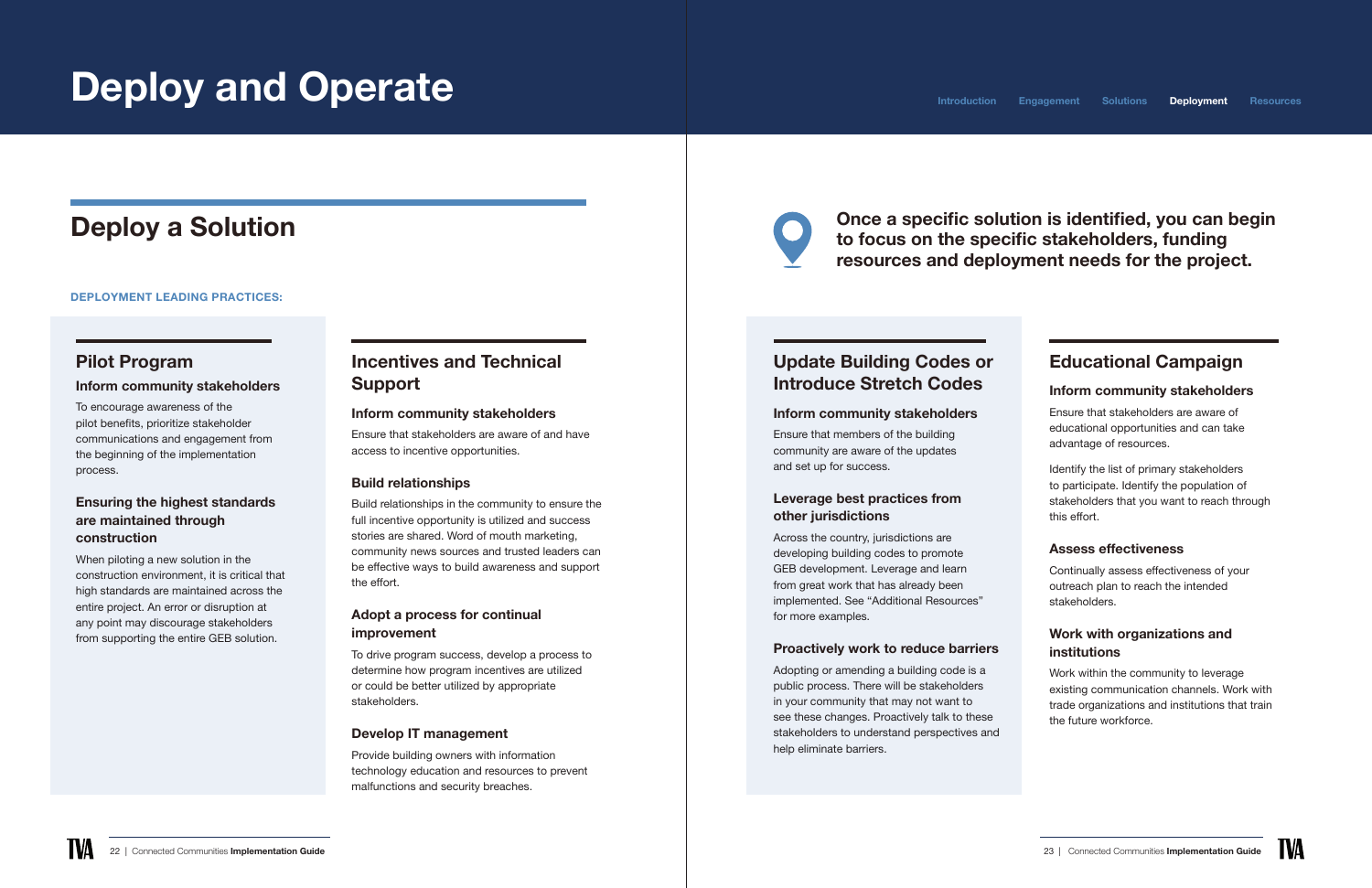# <span id="page-12-0"></span>Deploy and Operate

### Launch Operations

After deployment, communities must continue to monitor whether the GEBs address the needs that they are intended to through these ongoing key activities.

#### Monitor and Maintain Materials and Incentives

Continue to drive interest from the building community, businesses and residents. The materials should continue to be updated as successes / case studies are identified.

#### Manage Local, Regional, and National Partnerships

• [Cumulative demand flexibility](https://newbuildings.org/wp-content/uploads/2020/11/NewMetricsForEvaluatingBuildingGridIntegration.pdf)<sup>6</sup> *See GridOptimal Metrics for more details on* evaluating building-grid interactions.

GEBs are being piloted across the country; local communities should maintain relationships to leverage the successes of others and continue to incorporate this knowledge into the activities of the local community by sharing best practices.

### Track and Monitor Key Performance Indicators (KPIs)

How the solution is delivering on the proposed goals. Potential KPIs include:

[The GridOptimal Buildings Initiative](https://newbuildings.org/gridoptimal-metrics-offer-guidance-on-optimizing-building-grid-interaction)<sup>7</sup> The GridOptimal Buildings Initiative developed metrics to address integration of DERs into buildings, such as solar and wind energy, for buildings to have more grid effective operations.

- Number of GEBs built
- Cumulative peak reduction on the grid
- Cumulative energy savings

#### Share Successes

Share the impact and value of the delivered solution so that the successes and lessons learned can be replicated. The building and design community, particularly, can continue to build interest in developing GEB solutions.

#### Continue to Engage with Stakeholders



#### ONGOING KEY ACTIVITIES:

#### Measuring Success

New technology and more renewable energy resources have changed the utility industry from centralized energy flows to distributed sources of renewable energy. This shift created a gap in the way that buildings capture usage metrics and interact with the grid.

GridOptimal Buildings provides tools, utility program criteria, metric deployment, market design guidance and materials such as standards and policies.

**f** For more information, [see additional resources.](#page-13-1)

| ۰ |  |  |
|---|--|--|
|   |  |  |
|   |  |  |

#### CASE STUDY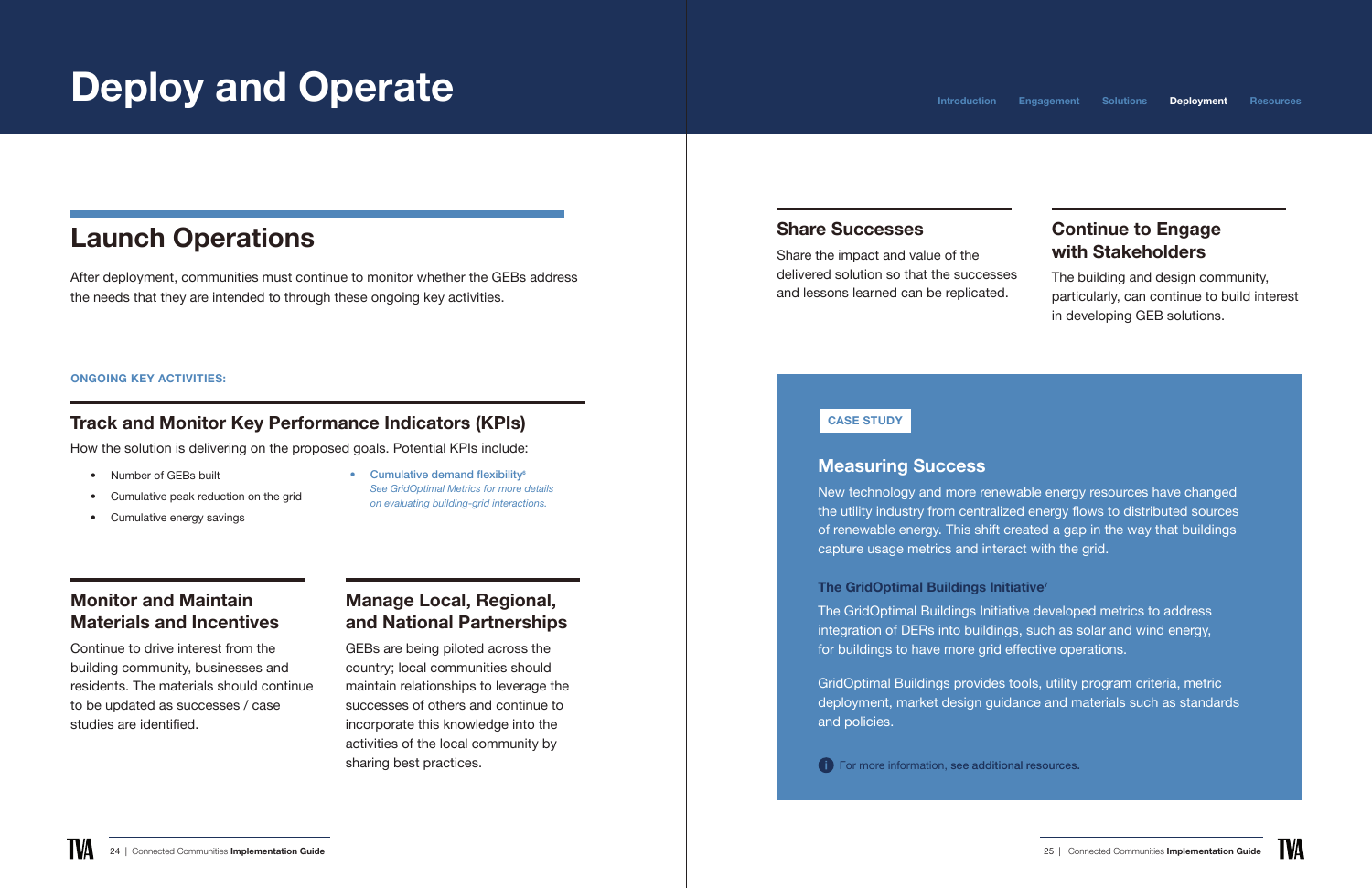# <span id="page-13-1"></span><span id="page-13-0"></span>**Resources**

### Introduction

#### Grid-interactive Efficient Buildings (GEBs)

- Lucid. (n.d.). Connected buildings: A disruptive new approach to building management. [http://info.greenbiz.com/rs/greenbizgroup/images/Con](http://info.greenbiz.com/rs/greenbizgroup/images/ConnectedBuildings-Disruption-Final.pdf?mkt_tok=3RkMMJWWfF9wsRohu6zOZKXonjHpfsX66%2BQoW6G3lMI%2F0ER3fOvrPUfGjI4HRMFqI%2BSLDwEYGJlv6SgFSLHEMa5qw7gMXRQ%3D)[nectedBuildings-Disruption-Final.pdf?mkt\\_tok=3RkMMJWWfF9wsRohu6zOZ](http://info.greenbiz.com/rs/greenbizgroup/images/ConnectedBuildings-Disruption-Final.pdf?mkt_tok=3RkMMJWWfF9wsRohu6zOZKXonjHpfsX66%2BQoW6G3lMI%2F0ER3fOvrPUfGjI4HRMFqI%2BSLDwEYGJlv6SgFSLHEMa5qw7gMXRQ%3D)-[KXonjHpfsX66%2BQoW6G3lMI%2F0ER3fOvrPUfGjI4HRMFqI%2BSLDwEYG](http://info.greenbiz.com/rs/greenbizgroup/images/ConnectedBuildings-Disruption-Final.pdf?mkt_tok=3RkMMJWWfF9wsRohu6zOZKXonjHpfsX66%2BQoW6G3lMI%2F0ER3fOvrPUfGjI4HRMFqI%2BSLDwEYGJlv6SgFSLHEMa5qw7gMXRQ%3D)-[Jlv6SgFSLHEMa5qw7gMXRQ%3D](http://info.greenbiz.com/rs/greenbizgroup/images/ConnectedBuildings-Disruption-Final.pdf?mkt_tok=3RkMMJWWfF9wsRohu6zOZKXonjHpfsX66%2BQoW6G3lMI%2F0ER3fOvrPUfGjI4HRMFqI%2BSLDwEYGJlv6SgFSLHEMa5qw7gMXRQ%3D)
- Satchwell, A., Piette, M. A., Khandekar, A., Granderson, J., Frick, N. M., Hledik, R., Faruqui, A., Lam, L., Ross, S., Cohen, J., Wang, K., Urigwe, D., Delurey, D., Neukomm, M., & Nemtzow, D. (2021, May). A national roadmap for gridinteractive efficient buildings. [https://gebroadmap.lbl.gov/A%20National%20](https://gebroadmap.lbl.gov/A%20National%20Roadmap%20for%20GEBs%20-%20Final.pdf) [Roadmap%20for%20GEBs%20-%20Final.pdf](https://gebroadmap.lbl.gov/A%20National%20Roadmap%20for%20GEBs%20-%20Final.pdf)
- The State and Local Energy Efficiency Action Network. (2020, April). Gridinteractive efficient buildings: An introduction for state and local governments. [https://www.energy.gov/sites/default/files/2020/04/f74/bto-see-action-GEBs](https://www.energy.gov/sites/default/files/2020/04/f74/bto-see-action-GEBs-intro-20200415.pdf)[intro-20200415.pdf](https://www.energy.gov/sites/default/files/2020/04/f74/bto-see-action-GEBs-intro-20200415.pdf)
- United States Department of Energy. (2019, April). Grid-interactive efficient buildings. [https://www.energy.gov/sites/default/files/2019/04/f62/bto-geb](https://www.energy.gov/sites/default/files/2019/04/f62/bto-geb-factsheet-41119.pdf)[factsheet-41119.pdf](https://www.energy.gov/sites/default/files/2019/04/f62/bto-geb-factsheet-41119.pdf)

<sup>2</sup> Satchwell, A., Piette, M. A., Khandekar, A., Granderson, J., Frick, N. M., Hledik, R., Faruqui, A., Lam, L., Ross, S., Cohen, J., Wang, K., Urigwe, D., Delurey, D., Neukomm, M., & Nemtzow, D. (2021, May). A national roadmap for gridinteractive efficient buildings. [https://gebroadmap.lbl.gov/A%20National%20](https://gebroadmap.lbl.gov/A%20National%20Roadmap%20for%20GEBs%20-%20Final.pdf)

#### Potential Impacts

<sup>1</sup> United States Department of Energy. (2019, April). Grid-interactive efficient buildings. [https://www.energy.gov/sites/default/files/2019/04/f62/bto-geb-](https://www.energy.gov/sites/default/files/2019/04/f62/bto-geb-factsheet-41119.pdf)

- [factsheet-41119.pdf](https://www.energy.gov/sites/default/files/2019/04/f62/bto-geb-factsheet-41119.pdf)
- [Roadmap%20for%20GEBs%20-%20Final.pdf](https://gebroadmap.lbl.gov/A%20National%20Roadmap%20for%20GEBs%20-%20Final.pdf)
- 

<sup>3</sup> Olgyay, V., Coan, S., Webster, B., & Livingwood, W. (2020, May). Connected communities: A multi-building energy management approach. National Renewable Energy Laboratory. <https://www.nrel.gov/docs/fy20osti/75528.pdf>



[Introduction](#page-2-0) [Engagement](#page-5-0) [Solutions](#page-7-0) [Deployment](#page-11-0) Resources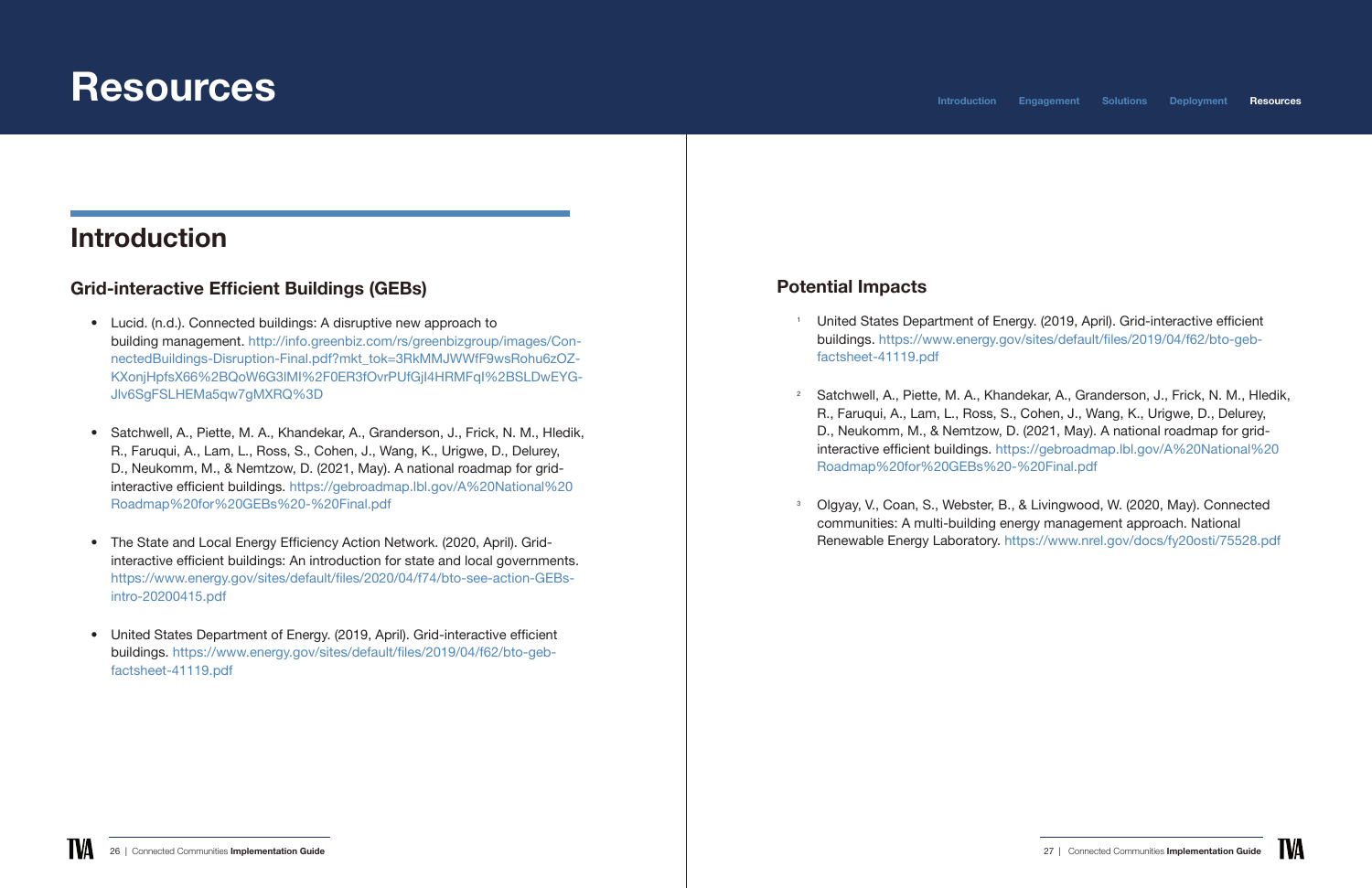## <span id="page-14-0"></span>**Resources**

### Engage Stakeholders

#### Confirm the Community Need

#### Community surveys example:

• McCullough, J., (2021, January). The results are in: Demand for smart buildings is up. Schneider Electric. [https://blog.se.com/sustainability/2021/01/07/the](https://blog.se.com/sustainability/2021/01/07/the-results-are-in-demand-for-smart-buildings-is-up/)[results-are-in-demand-for-smart-buildings-is-up/](https://blog.se.com/sustainability/2021/01/07/the-results-are-in-demand-for-smart-buildings-is-up/)

#### Demand forecasting example:

• Hale, E., Fontanini, A., Wilson, E., Horsey, H., Parker, A., Muratori, M., McMillan, C., Sanders, K., Mooney, M., Roberts, D., Reyna, J., Adhikari, R., Harris, C., Horowitz, S., Jones, D., Merket, N., Pathak, M., Robertson, J., Speake, A… & Lockshin, J. (2021, March). Electricity demand projections. In J. Cochran & P. Denholm (Eds.), The Los Angeles 100% renewable energy study. National Renewable Energy Laboratory. <https://www.nrel.gov/docs/fy21osti/79444-3.pdf>

- FirstView. (2017, November). Take a FirstView<sup>®</sup> of your building's energy performance. New Buildings Institute. [https://newbuildings.org/wp-content/](https://newbuildings.org/wp-content/uploads/2017/01/nbi_fv_overview.pdf) [uploads/2017/01/nbi\\_fv\\_overview.pdf](https://newbuildings.org/wp-content/uploads/2017/01/nbi_fv_overview.pdf)
- Bryan, W. (2020, August). Energy insecurity in Memphis. Southeast Energy Efficiency Alliance. [https://storymaps.arcgis.com/stories/](https://storymaps.arcgis.com/stories/b46e354dbd2d4ffe81151b4880be607a) [b46e354dbd2d4ffe81151b4880be607a](https://storymaps.arcgis.com/stories/b46e354dbd2d4ffe81151b4880be607a)

#### Development planning and building stock assessment examples:

• National Renewable Energy Laboratory. (n.d.). Advanced hosting capacity analysis. <https://www.nrel.gov/solar/advanced-hosting-capacity-analysis.html>

• Mardookhy, M., (2013). Energy efficiency in residential buildings in Knoxville, TN, U.S. [Unpublished master's thesis]. University of Tennessee, Knoxville.

[https://trace.tennessee.edu/cgi/viewcontent.cgi?article=2652&=&con](https://trace.tennessee.edu/cgi/viewcontent.cgi?article=2652&=&context=utk_gradthes&=&sei-redir=1&referer=https%253A%252F%252Fscholar.google.com%252Fscholar%253Fhl%253Den%2526as_sdt%253D0%25252C24%2526q%253Denergy%252Befficiency%252Bin%252Bresidential%252Bbuildings%252Bin%252BKnoxville%25252C%252Btn%2526btnG%253D#search=%22energy%20efficiency%20residential%20buildings%20Knoxville%2C%20tn%22)-

[text=utk\\_gradthes&=&sei-redir=1&referer=https%253A%252F%252F](https://trace.tennessee.edu/cgi/viewcontent.cgi?article=2652&=&context=utk_gradthes&=&sei-redir=1&referer=https%253A%252F%252Fscholar.google.com%252Fscholar%253Fhl%253Den%2526as_sdt%253D0%25252C24%2526q%253Denergy%252Befficiency%252Bin%252Bresidential%252Bbuildings%252Bin%252BKnoxville%25252C%252Btn%2526btnG%253D#search=%22energy%20efficiency%20residential%20buildings%20Knoxville%2C%20tn%22)-

[sdt%253D0%25252C24%2526q%253Denergy%252Befficiency%252Bin%](https://trace.tennessee.edu/cgi/viewcontent.cgi?article=2652&=&context=utk_gradthes&=&sei-redir=1&referer=https%253A%252F%252Fscholar.google.com%252Fscholar%253Fhl%253Den%2526as_sdt%253D0%25252C24%2526q%253Denergy%252Befficiency%252Bin%252Bresidential%252Bbuildings%252Bin%252BKnoxville%25252C%252Btn%2526btnG%253D#search=%22energy%20efficiency%20residential%20buildings%20Knoxville%2C%20tn%22)

[scholar.google.com%252Fscholar%253Fhl%253Den%2526as\\_](https://trace.tennessee.edu/cgi/viewcontent.cgi?article=2652&=&context=utk_gradthes&=&sei-redir=1&referer=https%253A%252F%252Fscholar.google.com%252Fscholar%253Fhl%253Den%2526as_sdt%253D0%25252C24%2526q%253Denergy%252Befficiency%252Bin%252Bresidential%252Bbuildings%252Bin%252BKnoxville%25252C%252Btn%2526btnG%253D#search=%22energy%20efficiency%20residential%20buildings%20Knoxville%2C%20tn%22) [buildings%20Knoxville%2C%20tn%22](https://trace.tennessee.edu/cgi/viewcontent.cgi?article=2652&=&context=utk_gradthes&=&sei-redir=1&referer=https%253A%252F%252Fscholar.google.com%252Fscholar%253Fhl%253Den%2526as_sdt%253D0%25252C24%2526q%253Denergy%252Befficiency%252Bin%252Bresidential%252Bbuildings%252Bin%252BKnoxville%25252C%252Btn%2526btnG%253D#search=%22energy%20efficiency%20residential%20buildings%20Knoxville%2C%20tn%22)

[252Bresidential%252Bbuildings%252Bin%252BKnoxville%25252C%252Bt](https://trace.tennessee.edu/cgi/viewcontent.cgi?article=2652&=&context=utk_gradthes&=&sei-redir=1&referer=https%253A%252F%252Fscholar.google.com%252Fscholar%253Fhl%253Den%2526as_sdt%253D0%25252C24%2526q%253Denergy%252Befficiency%252Bin%252Bresidential%252Bbuildings%252Bin%252BKnoxville%25252C%252Btn%2526btnG%253D#search=%22energy%20efficiency%20residential%20buildings%20Knoxville%2C%20tn%22)-

[n%2526btnG%253D#search=%22energy%20efficiency%20residential%20](https://trace.tennessee.edu/cgi/viewcontent.cgi?article=2652&=&context=utk_gradthes&=&sei-redir=1&referer=https%253A%252F%252Fscholar.google.com%252Fscholar%253Fhl%253Den%2526as_sdt%253D0%25252C24%2526q%253Denergy%252Befficiency%252Bin%252Bresidential%252Bbuildings%252Bin%252BKnoxville%25252C%252Btn%2526btnG%253D#search=%22energy%20efficiency%20residential%20buildings%20Knoxville%2C%20tn%22)

#### Hosting capacity analysis example:

### Explore Solutions

#### Select Solutions

#### Pilot program examples:

• Starke, M. (n.d.). Transactive whole homes as integrated assets (connected neighborhoods) [PowerPoint slides]. United States Department of Energy. [https://www.energy.gov/sites/default/files/2018/06/f52/32740b\\_](https://www.energy.gov/sites/default/files/2018/06/f52/32740b_Starke_050118-1210.pdf)

- [Starke\\_050118-1210.pdf](https://www.energy.gov/sites/default/files/2018/06/f52/32740b_Starke_050118-1210.pdf)
- [ZeroDiscovery.pdf](https://betterbuildingssolutioncenter.energy.gov/sites/default/files/attachments/ZeroDiscovery.pdf)

• United States Department of Energy. (2017, August). Zero energy schools. [https://betterbuildingssolutioncenter.energy.gov/sites/default/files/attachments/](https://betterbuildingssolutioncenter.energy.gov/sites/default/files/attachments/ZeroDiscovery.pdf)



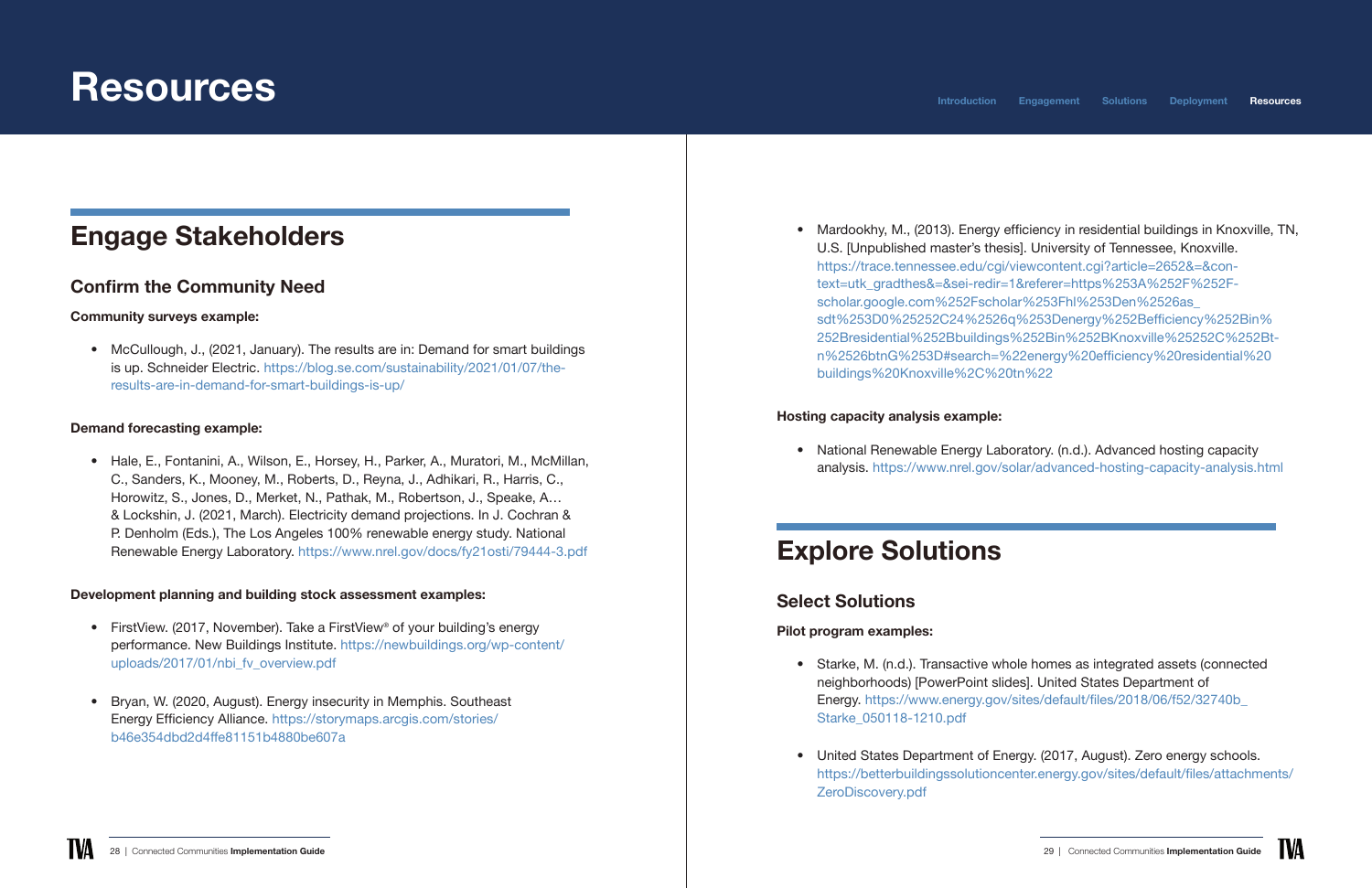# <span id="page-15-0"></span>**Resources**

#### Incentives/technical support examples

- Carlson, K., (2018, March). Green Mountain Power offers new "bring your own device" program to cut energy peaks. Green Mountain Power. [https://greenmountainpower.com/gmp-offers-new-bring-device-program-cut](https://greenmountainpower.com/gmp-offers-new-bring-device-program-cut-energy-peaks/)[energy-peaks/](https://greenmountainpower.com/gmp-offers-new-bring-device-program-cut-energy-peaks/)
- Duke Energy. (2020, September). Duke Energy reaches deal with Volte Solar, Sunrun, renewable energy advocates to modernize, expand rooftop solar in South Carolina. [https://news.duke-energy.com/releases/duke-energy-reaches](https://news.duke-energy.com/releases/duke-energy-reaches-deal-with-vote-solar-sunrun-renewable-energy-advocates-to-modernize-expand-rooftop-solar-in-south-carolina)[deal-with-vote-solar-sunrun-renewable-energy-advocates-to-modernize](https://news.duke-energy.com/releases/duke-energy-reaches-deal-with-vote-solar-sunrun-renewable-energy-advocates-to-modernize-expand-rooftop-solar-in-south-carolina)[expand-rooftop-solar-in-south-carolina](https://news.duke-energy.com/releases/duke-energy-reaches-deal-with-vote-solar-sunrun-renewable-energy-advocates-to-modernize-expand-rooftop-solar-in-south-carolina)

#### Update building codes/introduce stretch codes to encourage development of GEBs example

• Northeast Energy Efficiency Partnerships, Inc. (2021, January). Emerging codes and standards for grid-interactive buildings. [https://neep.org/sites/default/files/media-files/grid\\_final\\_formatted.pdf](https://neep.org/sites/default/files/media-files/grid_final_formatted.pdf)

#### Educational campaign examples

- Staff. (2019). EnergyWise club students to serve as ambassadors of new Jones County PK-12 school at opening. EducationNC. [https://www.ednc.org/energywise-club-students-to-serve-as-ambassadors-of](https://www.ednc.org/energywise-club-students-to-serve-as-ambassadors-of-new-jones-county-pk-12-school-at-opening/)[new-jones-county-pk-12-school-at-opening/](https://www.ednc.org/energywise-club-students-to-serve-as-ambassadors-of-new-jones-county-pk-12-school-at-opening/)
- National Energy Education Development. (n.d.). About NEED. <https://www.need.org/about-need/>

<sup>6</sup> Miller, A. & Carbonnier, K. (2020). New metrics for evaluating building-grid integration. New Buildings Institute. [https://newbuildings.org/wp-content/](https://newbuildings.org/wp-content/uploads/2020/11/NewMetricsForEvaluatingBuildingGridIntegration.pdf) [uploads/2020/11/NewMetricsForEvaluatingBuildingGridIntegration.pdf](https://newbuildings.org/wp-content/uploads/2020/11/NewMetricsForEvaluatingBuildingGridIntegration.pdf)

Miller, A. (2020, May). Gridoptimal metrics offer guidance on optimizing buildinggrid interaction. New Buildings Institute. [https://newbuildings.org/gridoptimal-](https://newbuildings.org/gridoptimal-metrics-offer-guidance-on-optimizing-building-grid-interaction)



### Identify Ownership

<sup>4</sup>Kellogg, N., (2019, October). Colorado's basalt vista neighborhood: "A net zero affordable housing community." Southwest Energy Efficiency Project. [https://www.swenergy.org/colorado's-basalt-vista-neighborhood-"a-net-zero-](https://www.swenergy.org/colorado’s-basalt-vista-neighborhood-“a-net-zero-affordable-housing-community”-1)

[affordable-housing-community"-1](https://www.swenergy.org/colorado’s-basalt-vista-neighborhood-“a-net-zero-affordable-housing-community”-1)

#### Secure Funding

5 Jungclaus, M., Carmichael, C., & Keuhn, P. (2019). Value potential for gridinteractive efficient buildings in the GSA portfolio: A cost-benefit analysis. Rocky

- Mountain Institute. [http://www.rmi.org/GEBs\\_report](http://www.rmi.org/GEBs_report)
- [Roadmap%20for%20GEBs%20-%20Final.pdf](https://gebroadmap.lbl.gov/A%20National%20Roadmap%20for%20GEBs%20-%20Final.pdf)

• Satchwell, A., Piette, M. A., Khandekar, A., Granderson, J., Frick, N. M., Hledik, R., Faruqui, A., Lam, L., Ross, S., Cohen, J., Wang, K., Urigwe, D., Delurey, D., Neukomm, M., & Nemtzow, D. (2021, May). A national roadmap for gridinteractive efficient buildings. [https://gebroadmap.lbl.gov/A%20National%20](https://gebroadmap.lbl.gov/A%20National%20Roadmap%20for%20GEBs%20-%20Final.pdf)

## Deploy and Operate

#### Launch Operations

- 
- [metrics-offer-guidance-on-optimizing-building-grid-interaction](https://newbuildings.org/gridoptimal-metrics-offer-guidance-on-optimizing-building-grid-interaction)